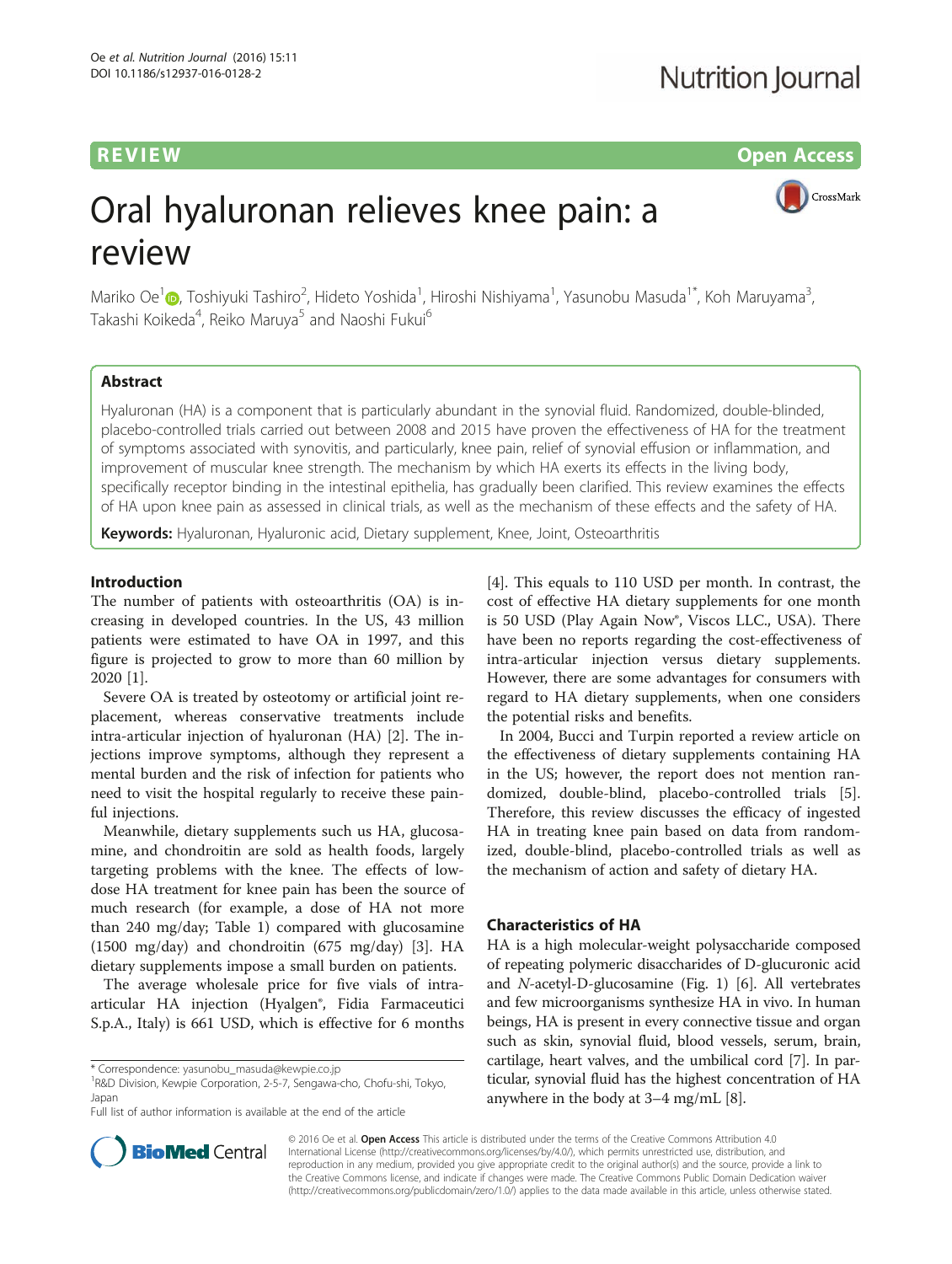| Study designs                                                                                        | Materials and Methods                                                                                                        | Subjects                                                              | Results                                                                                                      | References |
|------------------------------------------------------------------------------------------------------|------------------------------------------------------------------------------------------------------------------------------|-----------------------------------------------------------------------|--------------------------------------------------------------------------------------------------------------|------------|
| Randomized, double-blind,<br>placebo-controlled trial                                                | HA mixture at 630 mg (HA 60 mg; MW<br><5 k) daily for 2 weeks                                                                | 24 patients with<br>knee pain (in Japan)                              | Significant improve of knee pain<br>and discomfort                                                           | $[34]$     |
| Randomized, double-blind,<br>placebo-controlled trial                                                | HA mixture at 80 mg (HA 48 mg; MW<br>1000 k) daily for 2 months                                                              | 20 patients aged<br>$\geq$ 40 years with knee<br>OA (in USA)          | Significant improve from baseline<br>for bodily pain bodily pain subscale<br>and physical component summary. | $[35]$     |
| Randomized, double-blind,<br>placebo-controlled trial                                                | HA at 240 mg (MW 900 k) daily for<br>8 weeks                                                                                 | 26 patients aged 50<br>$\sim$ 65 years with knee<br>pain (in Japan)   | Significant improve of knee pain<br>and stiffness                                                            | $[36]$     |
| Randomized, double-blind,<br>placebo-controlled trial                                                | HA at 200 mg (MW 900 k) daily for<br>8 weeks                                                                                 | 25 patients with<br>knee OA [WOMAC<br>pain score $> 10$ ] (in<br>USA) | Significant improve of tatal WOMAC<br>score and activity of daily living                                     | $[37]$     |
| Retrospective cohort study,<br>PCT-controlled trial                                                  | HA mixture at 80 mg (HA 48 mg; MW N/<br>A) daily for 6 months                                                                | 69 patients with<br>knee OA and<br>synovitis (in Spain)               | Significant improve of synovial<br>effusion and knee pain                                                    | $[38]$     |
| Randomized, double-blind,<br>placebo-controlled trial                                                | HA mixture at 630 mg (HA 60 mg; MW<br><5 k) daily for 4 months                                                               | 40 patients with<br>knee OA and<br>synovitis (in Japan)               | Significant improve of pain/step-up<br>and -down function and aggregate<br>total symptoms                    | $[39]$     |
| Randomized, double-blind,<br>placebo-controlled trial                                                | HA mixture at 2520 mg (HA 72 mg; MW<br><5 k) daily for 12 weeks                                                              | 29 patients with<br>knee OA and<br>synovitis (in Japan)               | Significant improve of bone<br>metabolism marker                                                             | $[40]$     |
| Randomized, double-blind,<br>placebo-controlled trial                                                | HA at 200 mg (MW 900 k) daily for<br>12 months                                                                               | 38 patients with<br>knee OA (in Japan)                                | Significant improve of Health<br>condition                                                                   | $[41]$     |
|                                                                                                      |                                                                                                                              | 21 patients aged<br>$\leq$ 70 years with knee<br>OA (in Japan)        | Significant improve of total JKOM<br>score, pain and stiffness in the knee<br>and general activities         |            |
| Randomized, double-blind,<br>placebo-controlled trial                                                | HA mixture at 80 mg (HA 52 mg; MW N/<br>A) daily for 90 days                                                                 | 40 healthy<br>individuals with mild<br>joint discomfort (in<br>Spain) | Significant improve of joint<br>mechanics and muscle function                                                | $[42]$     |
| Meta-analysis included in two<br>randomized, controlled, double-<br>blind, placebo-controlled trials | HA mixture at 80 mg (HA 48 mg; MW N/<br>A) daily for 3 months                                                                | 148 healthy<br>individuals with mild<br>knee pain (in Spain)          | Significant improve of muscle<br>function, synovial effusion and<br>reduces pain                             | $[43]$     |
| Randomized, double-blind,<br>placebo-controlled trial                                                | HA mixture at 80 mg (HA 52 mg; MW N/<br>A) daily for 90 days                                                                 | 68 healthy<br>individuals with mild<br>joint discomfort (in<br>Spain) | Significant improve of articular pain,<br>synovial effusion and knee muscular<br>strength                    | [44]       |
| Randomized, double-blind,<br>placebo-controlled trial                                                | HA mixture at 80 mg (HA 56 mg; MW N/<br>A) daily for 3 months                                                                | 40 patients with<br>knee OA (in USA)                                  | Significant improve of total WOMAC [45]<br>score and knee pain                                               |            |
| Randomized, double-blind,<br>placebo-controlled trial                                                | HA mixture daily for 4 weeks (HA 225 mg<br>daily for first 2 weeks, HA 150 mg daily<br>for last 2 weeks; MW 2500 k ~ 2800 k) | 72 patients with<br>knee pain (in USA)                                | Significant improve of knee pain                                                                             | $[46]$     |

<span id="page-1-0"></span>Table 1 Summary of the knee pain-improving effects of ingested hyaluronan

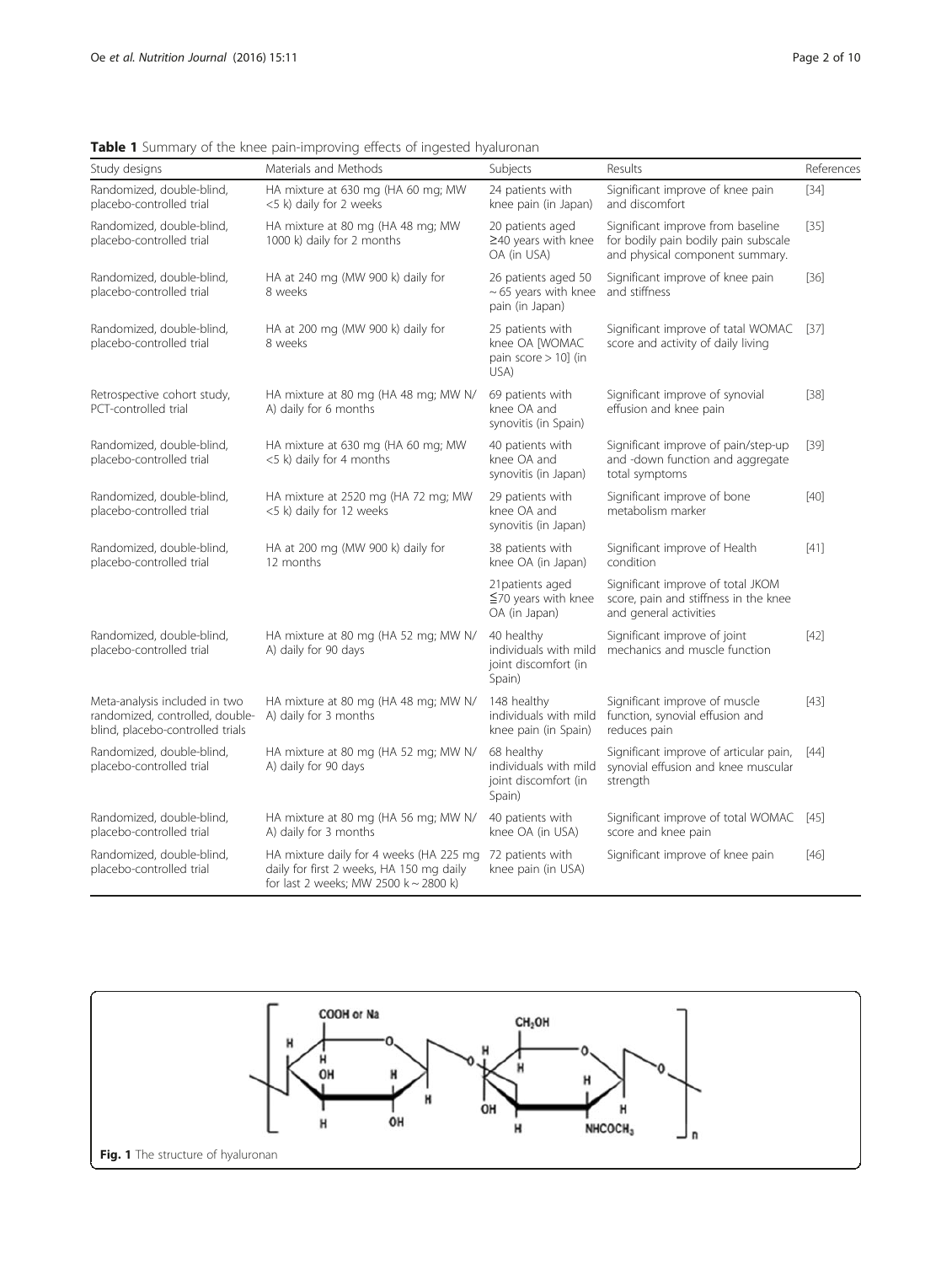HA is a polysaccharide with a mean molecular weight (MW) ranging from several hundred to several millions, and thus, it has high viscosity in water. The viscosity of synovial fluid is attributable to HA and serves as a lubricant for joint movements, resulting in a coefficient of friction of nearly zero in joint cartilage [[9\]](#page-7-0). It is known that patients with OA have diminished HA concentrations in their synovial fluid [[10\]](#page-7-0). To restore the decreased levels of HA and treat OA, HA intra-articular injections are widely used. The functions of HA include preventing cartilage denaturation [[11](#page-7-0), [12\]](#page-7-0), protecting the outer layer of cartilage [[13](#page-7-0)–[20\]](#page-7-0), blocking synovial inflammation [\[21](#page-7-0), [22\]](#page-7-0), increasing chondrocyte density [[23\]](#page-7-0), promoting synovium metabolism [\[24](#page-7-0)], normalizing synovial fluid [[25\]](#page-7-0), and treating sharp pain [[26\]](#page-7-0). The mechanism by which HA diminishes pain has been reported. HA intra-articular injections decrease the levels of inflammatory substances such as prostaglandin E2 resulting in reduced pain [\[27](#page-7-0), [28](#page-8-0)]. Therefore, HA is known to have a strong relationship with knee joint health.

#### Mechanisms of oral HA treatment for knee pain

It is generally believed that it is difficult for the body to absorb a polysaccharide. HA is not absorbed into the body as a high-molecular-weight polymer after ingestion. A test using intestinal epithelia model cells (Caco-2 cells) revealed that HA with a MW exceeding  $1 \times 10^5$  is rarely absorbed. On the contrary, the amount of HA absorbed by Caco-2 cells increases as the MW of HA decreases to  $7 \times 10^4$ ,  $2 \times 10^4$ , or  $5 \times 10^3$  [[29\]](#page-8-0). Kurihara et al. reported that HA is decomposed into 2–6-membered polysaccharides by enteric bacteria, and these polysaccharides are partially absorbed into the body by the small intestine [[30\]](#page-8-0). Following the decomposition of HA by enteric bacteria to a low MW form, free polysaccharides are known to migrate into the joints and other tissues. Lactobacillus and Bzfidobacterirn have been reported as examples of enteric bacteria that play a critical role in HA absorption [\[31\]](#page-8-0). Balogh et al. reported that  $^{99}$  <sup>m</sup>technetium-labeled HA (MW,  $1 \times 10^6$ ) is accumulated by tissues such as joints after oral administration in rats and dogs [\[32](#page-8-0)]. The pattern of tissue uptake of radioactivity for 99mtechnetium-labeled HA did not resemble that for <sup>99m</sup>technetium-labeled pertechnetate (PCT), which was used as a control; this implies that 99mtechnetium-labeled HA did not release <sup>99m</sup>technetium in tissues.

These studies clearly suggest that HA is absorbed by the body; however further research is needed to clarify the effects of the route of absorption on knee pain relief.

Another mechanism was clarified by Asari et al. in 2010 [[33\]](#page-8-0). This report identified a signaling cascade in which receptors on intestinal epithelial cells are activated

by oral HA which results in decreased pain. HA (MW, 9 × 105; Hyabest® (J), Kewpie Corporation, Tokyo, Japan) was administered orally to MRL-lpr/lpr mice, a Th-1 type autoimmune disease model. Oral HA binds to an intestinal receptor (Toll-like receptor-4;TLR-4). Cytokine array analysis showed that HA enhanced the production of interleukin-10 (IL-10), an anti-inflammatory cytokine. DNA array analysis of tissue from the large intestine showed that HA up-regulates suppressor of cytokine signaling 3 (SOCS3) expression and down-regulates pleiotrophin expression. These results suggest that the binding of HA to TLR-4 promotes IL-10 and SOCS3 expression and suppresses pleiotrophin expression leading to anti-inflammation of arthritis (Fig. [2\)](#page-3-0).

#### Clinical trials of oral HA for the treatment of knee pain

We searched the databases up to October 29, 2015; PubMed, the Cochrane Library, Scopus, UMIN-CTR, JDreamIII (in Japanese), and Ichushi Web (in Japanese). The search words used for all databases contained the terms; hyaluronan, intake and knee pain. We selected following 13 relevant reports after full text review [[31](#page-8-0)–[43\]](#page-8-0).

Many randomized, double-blind, placebo-controlled trials have demonstrated the effectiveness of dietary HA in alleviating knee pain since 2008 in the US, EU, and Asia (Table [1\)](#page-1-0).

In 2008, a dietary supplement containing HA as the principal ingredient was reported following two clinical trials. As the supplement contains multiple components, the potential effects of ingredients other than HA on knee pain cannot be denied but the effects of the supplement on knee pain were confirmed.

Hatayama et al. [\[34](#page-8-0)] treated 24 Japanese patients with chronic knee pain (HA group,  $n = 13$ ; placebo group, n = 11, mean age, 47.5) with an HA mixture at a dose of 1800 mg/day (HA content, 60 mg/day) or placebo for 2 weeks. The HA group displayed a significant improvement in knee pain and discomfort compared with the placebo group ( $p < 0.05$ ).

In the US, Kalman et al. [[35](#page-8-0)] treated 20 subjects aged  $≥40$  years with knee OA (HA group,  $n = 11$ ; placebo group,  $n = 9$ , mean age, 56.3) with an HA mixture at a dose of 80 mg/day (HA content, 48 mg/day) or placebo for 2 months and their outcomes were evaluated using the index for knee joint pain; the Western Ontario and McMaster Universities Osteoarthritis Index (WOMAC), and the Short Form-36 Acute US Version 2 (SF-36v2) as a quality of life (QOL) index. [REMARK 4] The WOMAC score in both groups revealed significant improvements in knee pain compared with baseline  $(p <$ 0.05) but the physical function and total symptom scores of the HA group displayed a more drastic improvement than those of the placebo group. On the SF-36 v2, the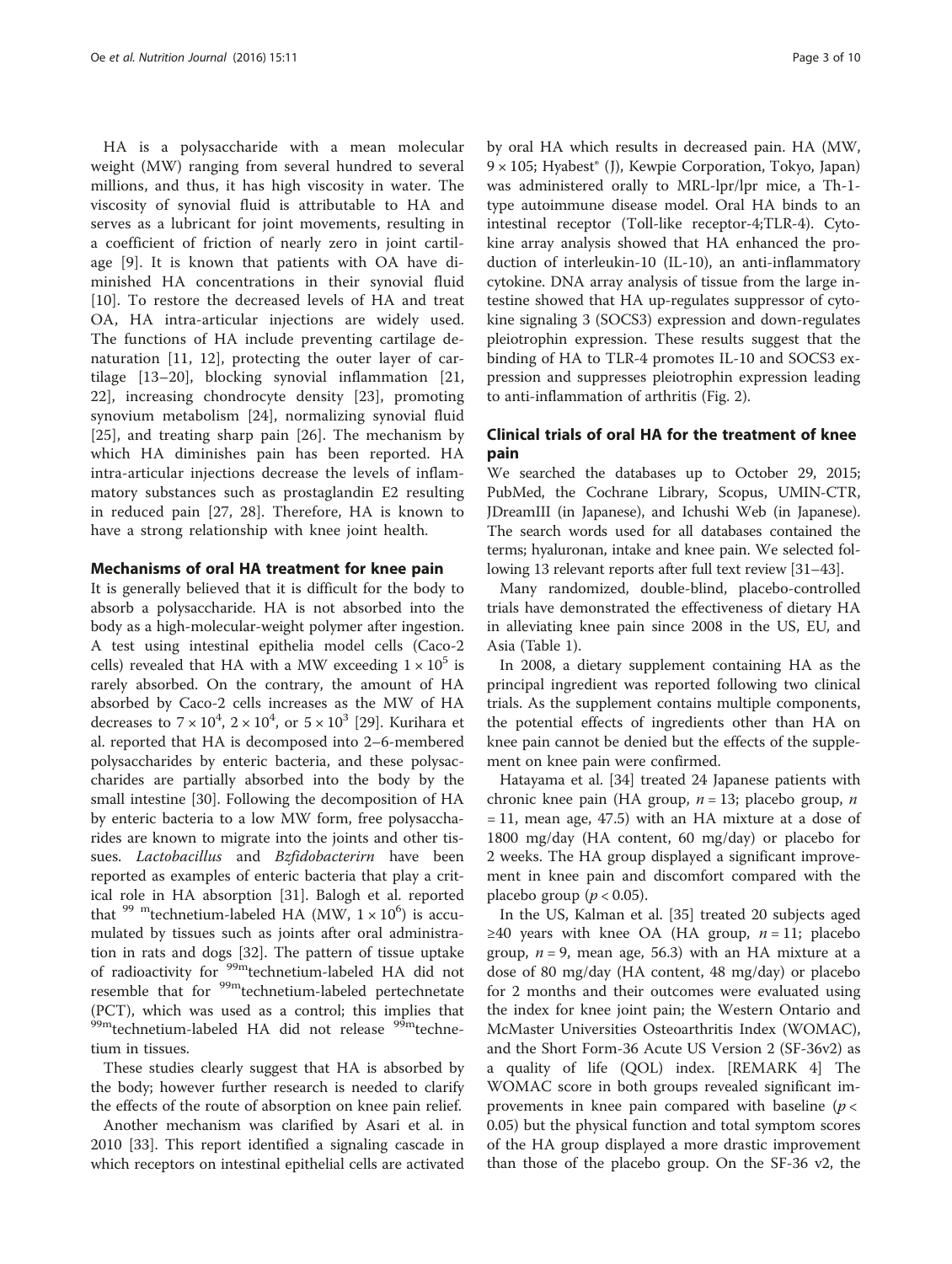<span id="page-3-0"></span>

scores of the HA group were significantly improved versus baseline ( $p < 0.05$ ) for bodily pain and the physical component summary, and the scores were more significantly improved in the HA group than in the placebo group.

In 2009, two clinical trials using highly pure HA (more than 98 % pure) were reported. These trials revealed that the effects of HA-containing supplements on knee pain were attributable to HA.

Iwaso et al. [[36](#page-8-0)] reported that 33 Japanese patients with knee pain (HA group,  $n = 16$ ; placebo group,  $n = 17$ , mean age, 58.3) were administered HA at 240 mg/day or placebo for 8 weeks and outcomes were evaluated using the Japanese Knee Osteoarthritis Measure (JKOM). The JKOM score was significantly improved compared with baseline in both groups ( $p < 0.01$ ), particularly among 26 patients aged 50–65 years (HA group,  $n = 13$ ; placebo group,  $n = 13$ ). Significant improvements in knee pain and stiffness were recorded in the HA group compared with the placebo group ( $p < 0.05$ ).

Sato et al. [[37\]](#page-8-0) reported a study in which 37 Americans with knee OA (HA group,  $n = 20$ ; placebo group,  $n$ 

 $= 17$ , mean age, 70.8) were orally administered 200 mg/ day HA or placebo for 8 weeks with the findings illustrating that the WOMAC score was significantly improved in both groups versus baseline  $(p < 0.05)$ , particularly among the 25 patients with WOMAC pain scores of more than 10 (HA group,  $n = 13$ ; placebo group,  $n = 12$ ). In addition, the WOMAC total score and activity of daily living score were significantly improved in the HA group compared with the placebo group ( $p < 0.05$ ).

In the same year, Möller et al. [\[38](#page-8-0)] conducted a retrospective cohort study in Spain in which HA was compared with the analgesic drug paracetamol (PCT). Sixty-nine patients (mean age, N/A) with knee OA and synovitis were administered an HA mixture at 80 mg/ day (HA content, 48 mg/day) or PCT for 6 months. Ultrasonography showed that the course of synovitis in the suprapatellar recess was significantly reduced in the HA group compared with the PCT group  $(p < 0.0001)$ , and the number of severe synovial effusion cases were significantly reduced in the HA group compared with the PCT group  $(p < 0.001)$ .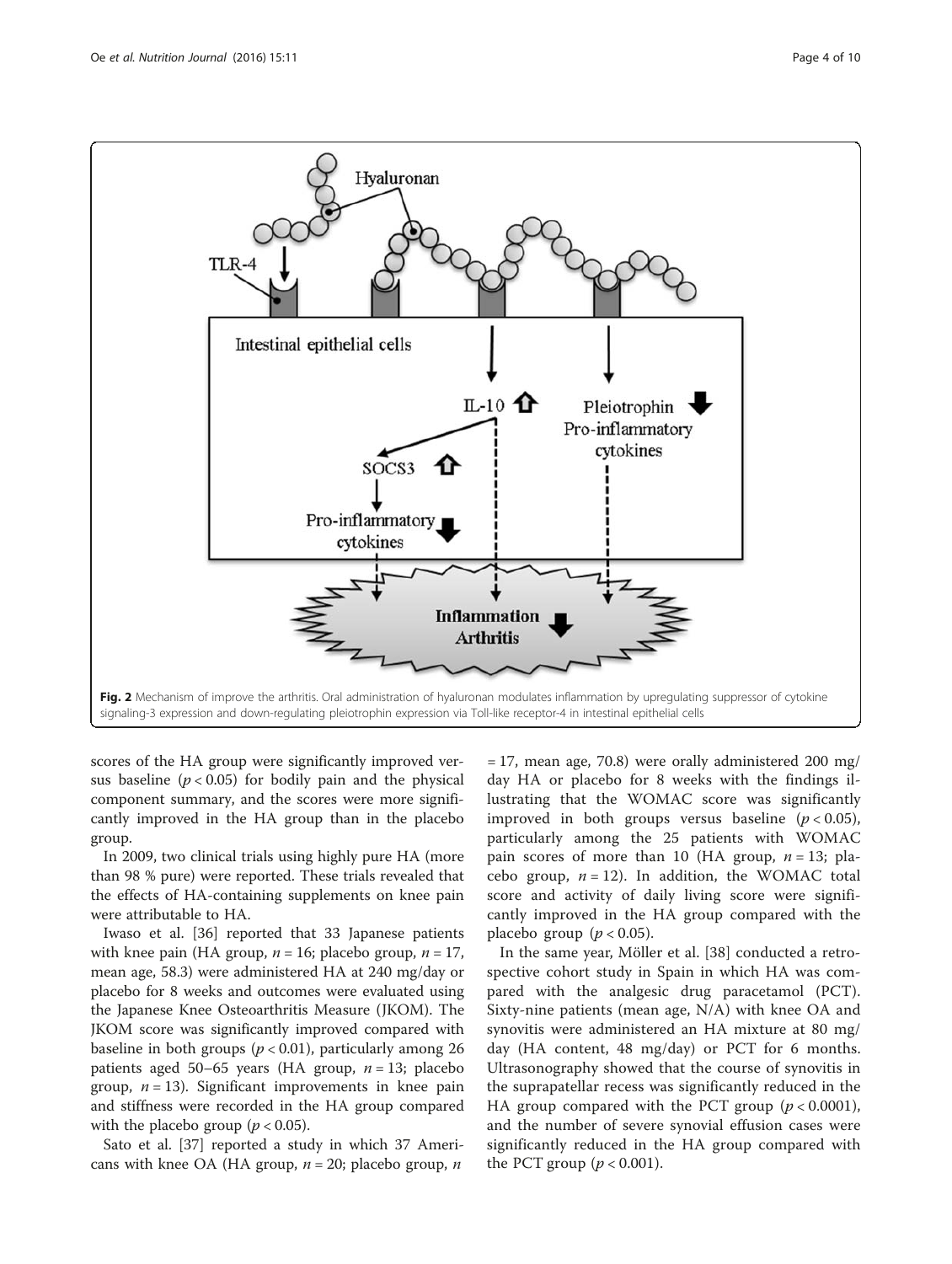Between 2010 and 2015, eight clinical trials were reported indicating that interest in HA intake was becoming more intense in developed nations.

In 2010, Nagaoka et al. [[39\]](#page-8-0) reported that 40 Japanese patients with knee OA (HA group,  $n = 19$ ; placebo group,  $n = 21$ , mean age, 62.9) were administered an oral HA mixture at 1800 mg/day (HA content, 60 mg/day) or placebo for 4 months and the result illustrated that pain/step-up and step-down function and the aggregate total symptoms of the Japanese Orthopaedic Association clinical trials response criteria were significantly improved in the HA group compared with the placebo group ( $p < 0.05$ ) indicating relief of knee pain.

In 2012, Yoshimura et al. [[40\]](#page-8-0) reported that 29 Japanese athletes (HA group,  $n = 14$ ; placebo group,  $n = 15$ , mean age, 20.0) were administered an HA mixture at 4800 mg/day (HA content, 72 mg/day) or placebo for 12 weeks. The urine levels of the bone metabolic markers N-terminal telopeptides of bone-specific type I collagen were significantly lower in the HA group ( $p <$ 0.05). This result indicates that oral HA influences knee joint health.

Tashiro et al. [[41](#page-8-0)] reported a study in which 38 Japanese patients with knee OA (HA group,  $n = 18$ ; placebo group,  $n = 20$ , mean age, 69.9) were administered highly pure HA (more than 97 %) at 200 mg/day or placebo for 12 months. During the trial, the patients were requested to conduct quadriceps-strengthening exercise daily as part of the treatment. The result reveals that quality of life according to the JKOM score was significantly improved in the HA group versus the placebo group ( $p <$ 0.05) and this trend was more obvious among patients aged  $\leq$ 70 years (*n* = 21). For these relatively younger patients in the HA group, the total JKOM score was significantly better than that in the placebo group ( $p <$ 0.05). Thus, HA intake and quadriceps-strengthening exercise affectively alleviate knee pain particularly in patients aged  $\leq 70$  years (Fig. 3).

In 2013, Martinez-Puig et al. [[42](#page-8-0)] reported that 50 healthy subjects with joint discomfort (VAS between 10 and 40 mm; HA group,  $n = 20$ ; placebo group,  $n = 20$ , mean age, 59.6) were administered an HA mixture at 80 mg/day (HA content, 48 mg/day) or placebo for 90 days and outcomes were evaluated using an isokinetic dynamometer. Maximum peak torque was significantly greater in the HA group than in the placebo group ( $p <$ 0.05). In the HA group, the total knee extension and mean power of knee extension were also significantly higher than the values in the placebo group ( $p < 0.05$ ). This trial demonstrated that oral HA effectively improves the ability of the knee joint to bend and stretch.

Moriña et al. [\[43](#page-8-0)] reported a meta-analysis of two randomized, controlled, double-blind, placebo-controlled trials involving a total of 148 patients with mild knee



pain (VAS between 30 and 50 mm, aged from 20 to 75). In the studies, patients were administered an oral HA mixture at 80 mg/day (HA content, 48 mg/day) or placebo for 3 months and outcomes were evaluated using an isokinetic dynamometer. The analysis indicated that the affected joint displayed greater flexion in the HA group than in the placebo group ( $p = 0.039$ ). The result of ultrasound examination for synovial effusion illustrated that synovial effusion was significantly reduced in the HA group ( $p = 0.029$ ). An evaluation using a VAS indicated that knee pain was additionally improved in the HA group compared with the findings in the placebo group ( $p = 0.0036$ ).

In 2014, Sánchez et al. [\[44](#page-8-0)] reported that 68 patients with mild knee pain (VAS between 30 and 50 mm; HA group,  $n = 34$ ; placebo group,  $n = 34$ , mean age, 69.5) were administered an oral HA mixture at 80 mg/day (HA content, 48 mg/day) or placebo for 90 days. A significant improvement in knee pain according to the VAS was recorded in the HA group compared with the placebo group ( $p = 0.0005$ ). An ultrasound examination indicated that synovial effusion was reduced in the HA group ( $p = 0.041$ ). The result using an isokinetic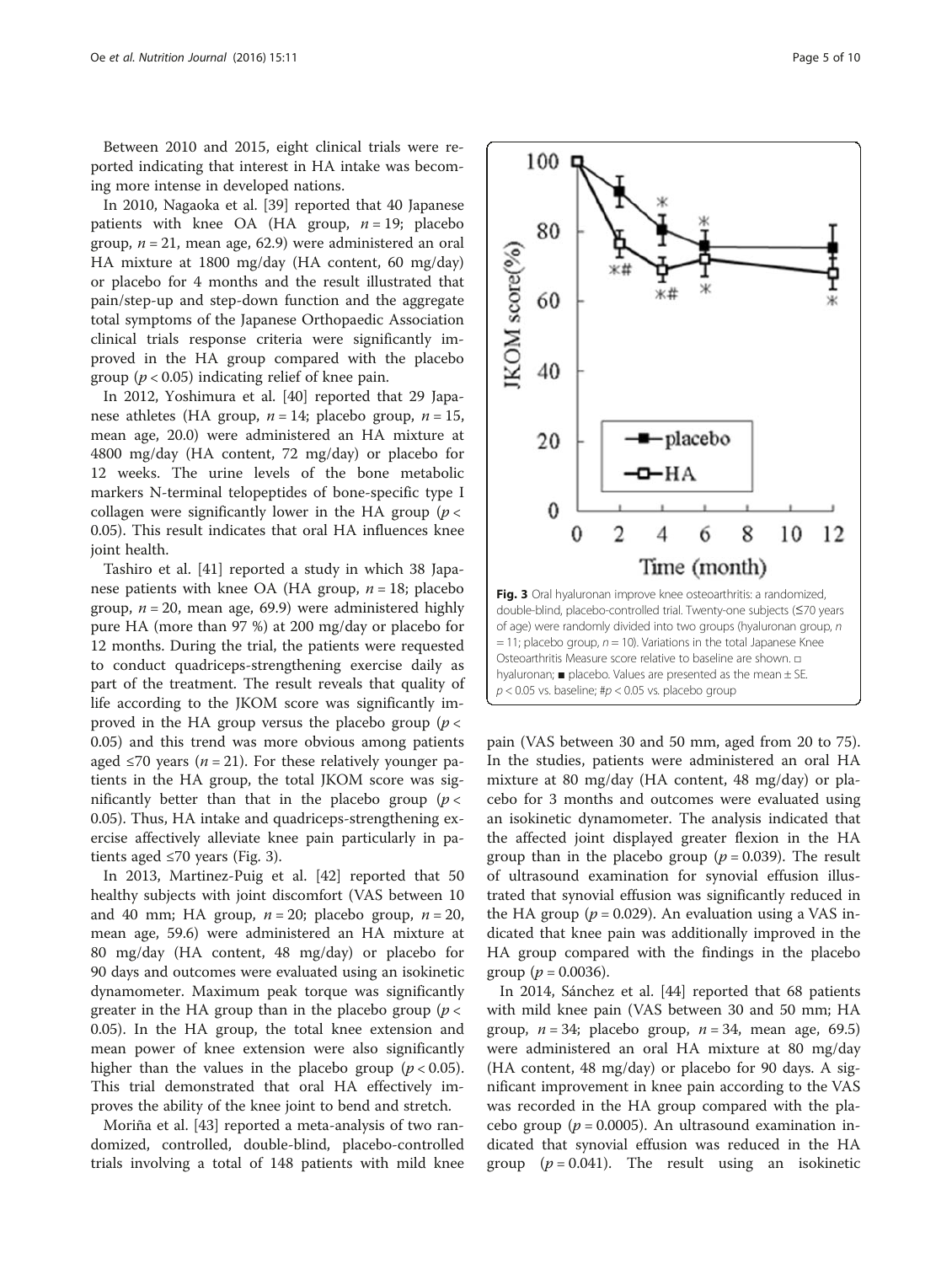<span id="page-5-0"></span>Table 2 Safety tests of hyaluronan

| Test procedures                                      |                                | Subjects                                      | Route                                                                                          | Results                                    | References  |
|------------------------------------------------------|--------------------------------|-----------------------------------------------|------------------------------------------------------------------------------------------------|--------------------------------------------|-------------|
| Randmized, double-blind,<br>placebo-controlled trial |                                | Human                                         | Oral administration, 60 mg/day for 2 weeks                                                     | No adverse event<br>related to hyaluronan. | $[34]$      |
|                                                      |                                | Human                                         | Oral administration, 48 mg/day for 2 months                                                    | No adverse event<br>related to hyaluronan. | [35]        |
|                                                      | Human                          | Oral administration, 240 mg/day for 8 weeks   | No adverse event<br>related to hyaluronan.                                                     | [36]                                       |             |
|                                                      | Human                          | Oral administration, 200 mg/day for 8 weeks   | No adverse event<br>related to hyaluronan.                                                     | $[37]$                                     |             |
|                                                      | Human                          | Oral administration, 60 mg/day for 4 months   | No adverse event<br>related to hyaluronan.                                                     | $[39]$                                     |             |
|                                                      | Human                          | Oral administration, 200 mg/day for 12 months | No adverse event<br>related to hyaluronan.                                                     | $[41]$                                     |             |
|                                                      | Human                          | Oral administration, 52 mg/day for 3 months   | No adverse event<br>related to hyaluronan.                                                     | $[42]$                                     |             |
|                                                      | Human                          | Oral administration, 52 mg/day for 3 months   | No adverse event<br>related to hyaluronan.                                                     | $[43]$                                     |             |
|                                                      |                                | Human                                         | Oral administration for 4 weeks (225 mg/day for first<br>2 weeks, 150 mg/day for last 2 weeks) | No adverse event<br>related to hyaluronan. | [46]        |
| single-dose toxicity study                           |                                | Mouse                                         | Oral administration                                                                            | $LD50$ (mg/kg) $> 2400$                    | $[48]$      |
|                                                      |                                | Mouse                                         | Oral administration                                                                            | LD50 (mg/kg) > 500                         | $[49]$      |
|                                                      |                                | Rat                                           | Oral administration                                                                            | LD50 (mq/kg) > 800                         | $[48]$      |
|                                                      |                                | Rat                                           | Oral administration                                                                            | LD50 (mg/kg) > 200                         | $[50]$      |
|                                                      |                                | Rabbit                                        | Oral administration                                                                            | LD50 (mg/kg) $> 1000$                      | $[48]$      |
| Repeated-dose toxicity study                         |                                | Rat                                           | Subcutaneous administration for 13 weeks with 4 weeks<br>recovery test                         | NOAEL 50 mg/kg/day                         | $[51]$      |
|                                                      |                                | Beagle dog                                    | Subcutaneous administration for 13 weeks with 4 weeks<br>recovery test                         | NOAEL 10 mg/kg/day                         | $[52]$      |
|                                                      |                                | Rat                                           | Oral administration for 30 days                                                                | NOAEL 1500 mg/kg/day                       | $[53]$      |
|                                                      |                                | Rat                                           | Oral administration for 90 days                                                                | NOAEL 1333 mg/kg/day                       | [54]        |
|                                                      |                                | Rat                                           | Oral administration for 90 days                                                                | NOAEL 1000 mg/kg/day                       | $[55]$      |
|                                                      |                                | Rat                                           | Oral administration 28 days                                                                    | NOAEL 3500 mg/kg/day                       | $[56]$      |
|                                                      |                                | Rat                                           | Intraperitoneal administration 90 days                                                         | NOAEL 9 mg/kg/day                          | $[57]$      |
|                                                      |                                | Rat                                           | Intraperitoneal administration for 3 months                                                    | NOAEL 60 mg/kg/day                         | $[58]$      |
|                                                      |                                | Rat                                           | Oral administration for 13 weeks                                                               | NOAEL 12.5 mg/kg/day                       | $[59]$      |
|                                                      |                                | Rat                                           | Oral administration for 90 days with 28 days recovery test NOAEL 48 mg/kg/day                  |                                            | [60]        |
|                                                      |                                | Beagle dog                                    | Intra-articular administration for 6 months                                                    | NOAEL 12 mg/kg/day                         | $[61]$      |
| Reproductive and developmental                       |                                | Rat                                           | Subcutaneous administration                                                                    | NOAEL 50 mg/kg/day                         | $[62 - 64]$ |
| toxicity studies                                     | Rat                            | Oral administration                           | NOAEL 670 mg/kg/day                                                                            | [65]                                       |             |
|                                                      |                                | Rat                                           | Subcutaneous administration                                                                    | NOAEL 50 mg/kg/day                         | $[66 - 68]$ |
|                                                      | Rabbit                         | Subcutaneous administration                   | NOAEL 50 mg/kg/day                                                                             | $[69]$                                     |             |
| Mutagenicity<br>test                                 | Reverse mutation<br>test       | Bacteria(Ames<br>test)                        | 1000 µg/plate                                                                                  | Negative                                   | $[70]$      |
|                                                      | Chromosomal<br>aberration test | Mammalian<br>cultured cell                    | 1.00 mg/mL                                                                                     | Negative                                   | $[71]$      |
|                                                      |                                | Mammalian<br>cultured cell                    | 1000 µg/plate                                                                                  | Negative                                   | [72]        |
|                                                      | Micronucleus test              | Mouse                                         | 300 mg/kg                                                                                      | Negative                                   | $[73]$      |
|                                                      |                                | Mouse                                         | Intraperitoneal administration, 30 mg/kg                                                       | Negative                                   | $[74]$      |
| Antigenicity study                                   |                                | Mouse, Rat                                    | Intraperitoneal administration, 100 µg/個体                                                      | Negative                                   | $[75]$      |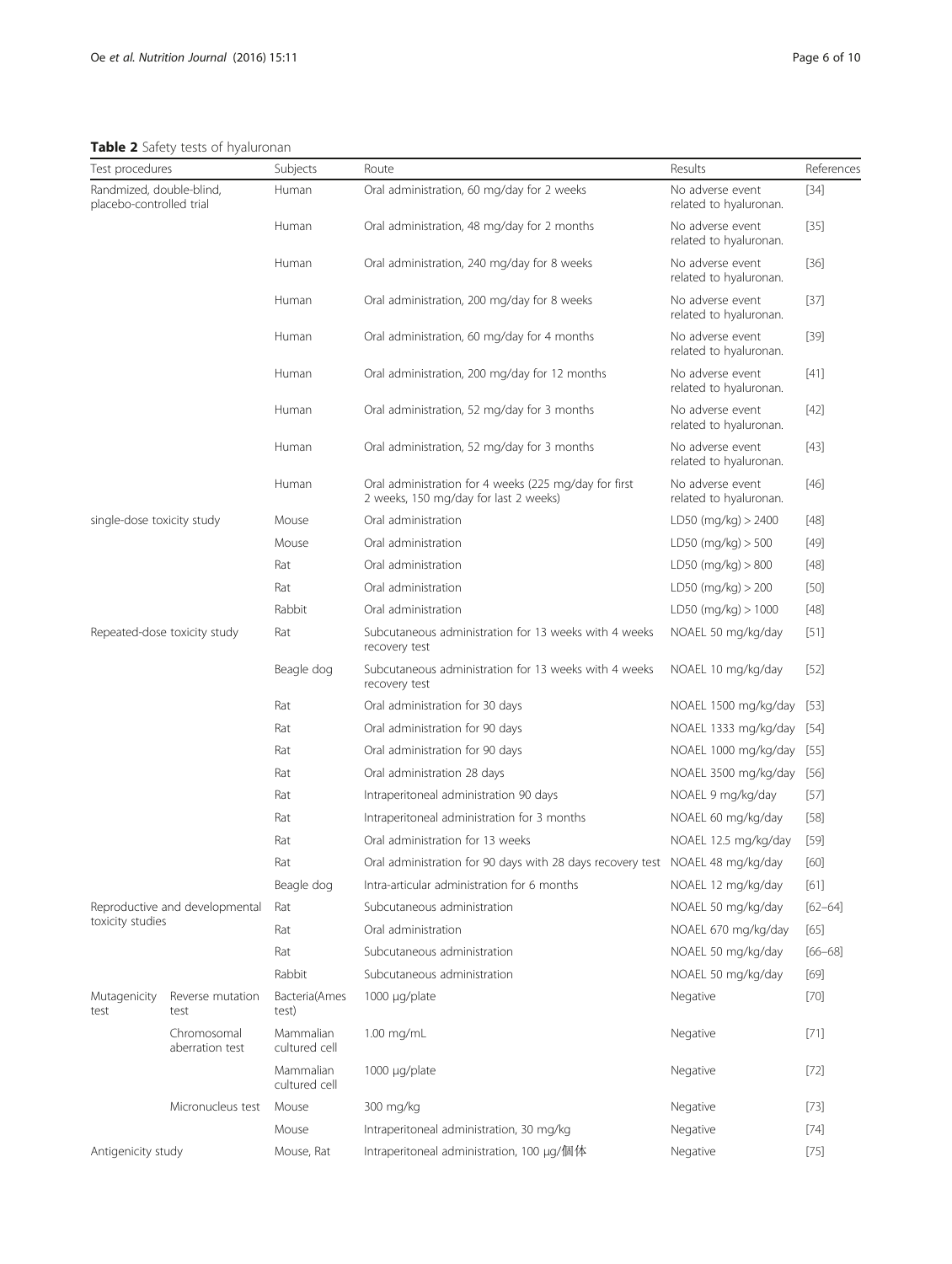Table 2 Safety tests of hyaluronan (Continued)

|                          | Guinea pig  |                                         | Negative                            |      |
|--------------------------|-------------|-----------------------------------------|-------------------------------------|------|
|                          | Rabbit      | Intramuscularl administration, 30 mg/kg | Negative                            | [76] |
| Influence on cancer cell | Mouse, cell | Oral administration, 200 mg/day         | No influence on cancer [77]<br>cell |      |

dynamometer illustrated that muscular strength (peak torque) was significantly greater among patients in the HA group than among those in the placebo group ( $p =$ 0.0324). Blood tests for RNA expression were conducted in 20 patients (HA group,  $n = 10$ ; placebo group,  $n = 10$ ). The results demonstrated that the expression of genes related to glycosaminoglycan metabolism and extracellular matrix dynamics differed between the HA and placebo groups. It was concluded that differences in gene expression explained the improvements in knee pain and muscular strength in the HA group.

In 2015, Nelson et al. [\[45\]](#page-8-0) treated 40 patients with knee OA (VAS > 50 mm; HA group,  $n = 21$ ; placebo group,  $n = 19$ , mean age, 61.0) with an oral HA mixture at 80 mg/day (HA content, 56 mg/day) or placebo for 3 months. Significant improvements in the VAS, WOMAC total score, and WOMAC pain score were observed in the HA group compared with the placebo group ( $p < 0.05$ ). An analysis of serum and synovial fluid illustrated that inflammatory cytokine levels were significantly increased in the placebo group ( $p < 0.05$ ) and significantly decreased in the HA group  $(p < 0.05)$ . Regarding bradykinin, which related to inflammation and pain, and leptin, which is related to OA caused by obesity, the levels of both substances were significantly lower in the HA group than in the placebo group ( $p <$ 0.05). Ten patients in each group drank large amounts of water to examine the turnover of HA in synovial fluid. The turnover rate was significantly decreased in the HA group compared with that in the placebo group ( $p =$ 0.046). Consequently, this report demonstrated that the oral intake of HA is useful for treating obese patients with OA.

In 2015, Jensen et al. [[46\]](#page-8-0) conducted a study in which 72 patients with knee OA (HA group,  $n = 37$ ; placebo group,  $n = 35$ , mean age, 47.2) were administered a liquid HA mixture or placebo for 4 weeks. For the first 2 weeks, the HA mixture was given at 45 mL/day (HA content, 225 mg/day) and it was given at 30 mL/day (HA content, 150 mg/day) for the next 2 weeks. After 2 weeks of intake, knee pain as evaluated using a VAS was significantly improved in the HA group compared to baseline ( $p < 0.05$ ). On the contrary, no improvement in knee pain was recorded in the placebo group. Thus, oral HA can relieve knee pain.

Among all the studies on clinical trials from 2008 to 2015, seven studies involved the treatment of the symptoms associated with synovitis, mainly pain [[33](#page-8-0)–[37](#page-8-0), [39, 41, 46](#page-8-0)]; four involved measures taken to relieve synovial effusion or inflammation [[38](#page-8-0), [43](#page-8-0)–[45](#page-8-0)]; and three involved measures taken to improve knee muscular strength [\[42](#page-8-0)–[44](#page-8-0)].

The studies that used a mixture containing HA and other components could not rule out the possibility that the other components had effects on knee pain. However, studies that used highly pure HA (more than 97 %) also reported a beneficial effect on knee pain. Thus, oral HA can effectively improve knee pain.

It is apparent that there were slightly more female subjects than males investigated in the above-mentioned clinical studies (mean ratio: males 43 %, females 57 %). However, each study involved the same gender ratio for HA and placebo groups. In general, the number of female OA patients was larger than the number of males. This is probably because females have lesser muscles than males and therefore, the burden on the knee increases. It has been reported that HA is regulated by ovarian steroids [[47\]](#page-8-0); however, it is not yet clear whether the oral intake of HA influences hormonal balance. This needs further research.

HA intake differs among the respective studies, such as 48–240 mg/day for 2 weeks–12 months. Thus, further research is needed to clarify the minimal effective dose and the minimum intake period of HA.

#### Safety of HA

Chicken comb, which contains highly concentrated HA has long been consumed in Germany, France, and China. In Japan, HA dietary supplements have been available since 1992. HA is approved as a healthy raw material of new resource food in China, as a food additive and healthy functional food in Korea, and as a food additive in Japan. In addition, HA is sold globally in countries such as the US, Canada, Italy, and Belgium and no adverse event caused by HA has been reported.

Several safety studies of HA have been conducted (Table [2](#page-5-0)). No toxicity was observed in single-dose toxicity studies [[48](#page-8-0)–[50\]](#page-8-0), repeated-dose toxicity studies [[51](#page-8-0)– [61\]](#page-8-0), reproductive and developmental toxicity studies [[62](#page-8-0)–[69](#page-8-0)], mutagenicity tests [[70](#page--1-0)–[74](#page--1-0)], and antigenicity studies [[75, 76\]](#page--1-0). It is reported that exogenous HA such us that administered orally is not harmful to human cancer cells [[77\]](#page--1-0). A 12 month clinical study identified no adverse event attributable to HA [[41\]](#page-8-0). Orally administrated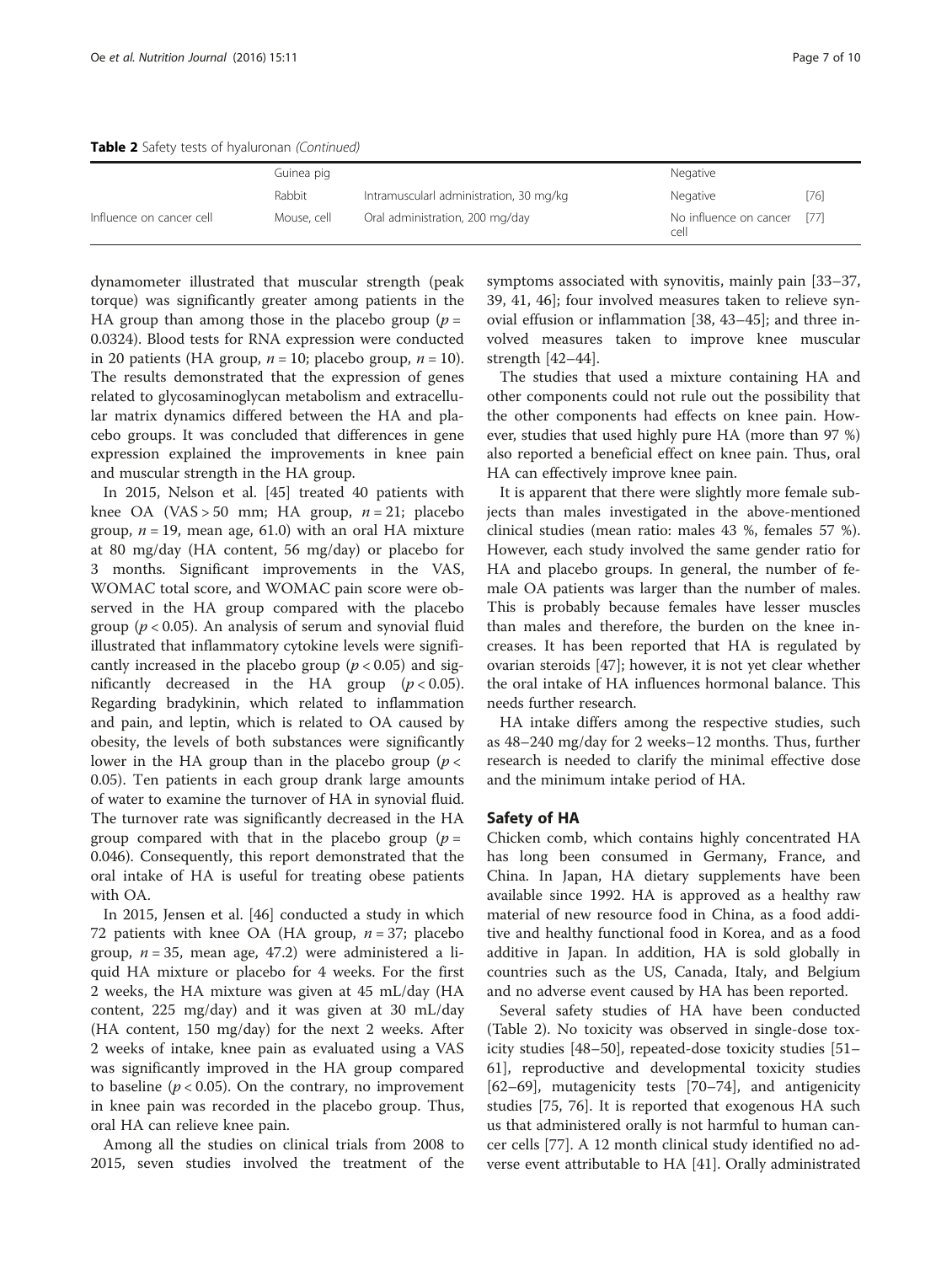<span id="page-7-0"></span>HA is used by body tissues and approximately 90 % of exogenous HA is metabolized and released in expiration and urine; thus, the polysaccharide does not accumulate at excessive levels in the body [[78\]](#page--1-0). There were no adverse events attributable to HA in any of the aforementioned clinical trials [\[34](#page-8-0)–[44\]](#page-8-0). Based on these factors, HA can be considered as a safe food material.

#### Conclusion

The population is aging rapidly around the world. In addition to medical treatment, self-medication is more commonly practiced to reduce patient burden and enhance QOL. HA is a safe raw material and the efficacy of oral HA in relieving knee pain was demonstrated in several clinical trials. HA as a dietary supplement exhibits mild efficacy and no side effects. By utilizing these characteristics, HA dietary supplements provide at least some possibility for the treatment and prevention of serious conditions in patients with OA exhibiting mild knee pain. This review may improve the understanding of HA dietary supplements and it is expected that HA will emerge as a modality for treating knee pain that can be safely used by patients.

#### Abbreviations

HA: hyaluronan; IL-10: interleukin-10; JKOM: the Japanese Knee Osteoarthritis Measure; LD50: lethal dose 50 %; MW: mean molecular weight; N/A: Not available; NOAEL: No Observed Adverse Effect Level; OA: osteoarthritis; PCT: paracetamol; SF-36v2: the Short Form-36 Acute US Version 2; SOCS3: Suppresor Of Cytokine Signaling3; TLR-4: Toll-Like Recepter 4; WOMAC: The Western Ontario and McMaster Universities Osteoarthritis Index.

#### Competing interests

The authors declare that they have no competing interests.

#### Authors' contributions

All authors managed the literature searches, formulated the hypothesis, and contributed to the discussion and conclusions. All authors read and approved the final manuscript.

#### Author details

<sup>1</sup>R&D Division, Kewpie Corporation, 2-5-7, Sengawa-cho, Chofu-shi, Tokyo, Japan. <sup>2</sup>Tokyo Yamate Medical Center, 3-22-1 Hyakunin-cho, Shinjyuku-ku, Tokyo, Japan. <sup>3</sup>Gate Town Hospital, 1-6-19, Sekimachi-kita, Nerima-ku, Tokyo, Japan. <sup>4</sup>Shiba Palace Clinic, 1-9-10 Hamamatsucho, Minato-ku, Tokyo, Japan.<br><sup>5</sup>SOLIKEN Corporation, 1,9,10 Hamamatsu cho, Minato ku, Tokyo, Japan. <sup>5</sup>SOUKEN Corporation, 1-9-10, Hamamatsu-cho, Minato-ku, Tokyo, Japan. <sup>6</sup>Department of Life Science, Graduate School of Arts and Sciences, The University of Tokyo, 3-8-1 Komaba, Meguro-ku, Tokyo, Japan.

## Received: 9 November 2015 Accepted: 19 January 2016

#### References

- 1. Centers for disease control and prevention. Prevalence of arthritis-United States, 1997. MMWR Morb Mortal Wkly Rep. 2001;50:334–6.
- 2. Peyron JG, Balazs EA. Preliminary clinical assessment of Na-hyaluronate injection into human arthritic joints. Pathol Biol. 1974;22:731–6.
- 3. Nakamura H, Nishioka K. Effects of glucosamine/chondroitin supplement on osteoarthritis: involvement of PGE2 and YKL-40. Jpn J Joint Dis. 2002;11: 175–84.
- 4. Dennis Y, Wen MD. Intra-articular hyaluronic acid injections for knee osteoarthritis. Am Fam Physician. 2000;62:565–70.
- 5. Bucci RL, Turpin AA. Will the real hyaluronan please stand up. JAN. 2004;54
- 6. Fraser JR, Laurent TC, Laurent UB. Hyaluronan: its nature, distribution, functions and turnover. J Intern Med. 1997;242:27–33.
- 7. Laurent TC, Fraser JR. Hyaluronan. FASEB J. 1992;6:2397–402.
- 8. Balazs EA, Watson D, Duff IF, Roseman S. Hyaluronic acid in synovial fluid. I. Molecular parameters of hyaluronic acid in normal and arthritic human fluids. Arthritis Rheum. 1967;10:357–76.
- 9. Seror J, Merkher Y, Kampf N, Collinson L, Day AJ, Maroudas A, et al. Articular cartilage proteoglycans as boundary lubricants: structure and frictional interaction of surface-attached hyaluronan and hyaluronan–aggrecan complexes. Biomacromolecules. 2011;12:3432–43.
- 10. Bagga H, Burkhardt D, Sambrook P, March L. Longterm effects of intraarticular hyaluronan on synovial fluid in osteoarthritis of the knee. J Rheumatol. 2006;33:946–50.
- 11. Shimizu C, Kubo T, Hirasawa Y, Coutts RD, Amiel D. Histomorphometric and biochemical effect of various hyaluronans on early osteoarthritis. J Rheumatol. 1998;25:1813–9.
- 12. Listrat V, Ayral X, Patarnello F, Bonvarlet JP, Simonnet J, Amor B, et al. Arthroscopic evaluation of potential structure modifying activity of hyaluronan (Hyalgan) in osteoarthritis of the knee. Osteoarthritis Cartilage. 1997;5:153–60.
- 13. Ghosh P, Holbert C, Read R, Armstrong S. Hyaluronic acid (hyaluronan) in experimental osteoarthritis. J Rheumatol Suppl. 1995;43:155–7.
- 14. Schiavinato A, Lini E, Guidolin D, Pezzoli G, Botti P, Martelli M, et al. Intraarticular sodium hyaluronate injections in the Pond-Nuki experimental model of osteoarthritis in dogs. II. Morphological findings. Clin Orthop Relat Res. 1989;241:286–99.
- 15. Yoshimi T, Kikuchi T, Obara T, Yamaguchi T, Sakakibara Y, Itoh H, et al. Effects of high-molecular-weight sodium hyaluronate on experimental osteoarthrosis induced by the resection of rabbit anterior cruciate ligament. Clin Orthop Relat Res. 1994;298:296–304.
- 16. Sakakibara Y, Miura T, Iwata H, Kikuchi T, Yamaguchi T, Yoshimi T, et al. Effect of high-molecular-weight sodium hyaluronate on immobilized rabbit knee. Clin Orthop Rel Res. 1994;299:282–92.
- 17. Fu LL, Maffulli N, Chan KM. Intra-articular hyaluronic acid following knee immobilisation for 6 weeks in rabbits. Clin Rheumatol. 2001;20(2):98–103.
- 18. Yoshioka M, Shimizu C, Harwood FL, Coutts RD, Amiel D. The effects of hyaluronan during the development of osteoarthritis. Osteoarthritis Cartilage. 1997;5:251–60.
- 19. Shimizu C, Yoshioka M, Coutts RD, Harwood FL, Kubo T, Hirasawa Y, et al. Long-term effects of hyaluronan on experimental osteoarthritis in the rabbit knee. Osteoarthritis Cartilage. 1998;6:1–9.
- 20. Wenz W, Breusch SJ, Graf J, Stratmann U. Ultrastructural findings after intraarticular application of hyaluronan in a canine model of arthropathy. J Orthop Res. 2000;18:604–12.
- 21. Frizziero L, Govoni E, Bacchini P. Intra-articular hyaluronic acid in the treatment of osteoarthritis of the knee: clinical and morphological study. Clin ExpRheumatol. 1998;16:441–9.
- 22. Pasquali Ronchetti I, Guerra D, Taparelli F, Boraldi F, Bergamini G, Mori G, et al. Morphological analysis of knee synovial membrane biopsies from a randomized controlled clinical study comparing the effects of sodium hyaluronate (Hyalgan) and methylprednisolone acetate (Depomedrol) in osteoarthritis. Rheumatology. 2001;40:158–69.
- 23. Guidolin DD, Ronchetti IP, Lini E, Guerra D, Frizziero L. Morphological analysis of articular cartilage biopsies from a randomized, clinical study comparing the effects of 500–730 kDa sodium hyaluronate (Hyalgan) and methylprednisolone acetate on primary osteoarthritis of the knee. Osteoarthritis Cartilage. 2001;9:371–81.
- 24. Maniwa S, Ochi M, Motomura T, Nishikori T, Chen J, Naora H. Effects of hyaluronic acid and basic fibroblast growth factor on motility of chondrocytes and synovial cells in culture. Acta Orthop Scand. 2001;72:299–303.
- 25. Asari A, Miyauchi S, Matsuzaka S, Ito T, Kominami E, Uchiyama Y. Molecular eight-dependent effects of hyaluronate on the arthritic synovium. Arch Histol Cytol. 1998;61:125–35.
- 26. Day R, Brooks P, Conaghan PG, Petersen M. A double blind, randomized, multicenter, parallel group study of the effectiveness and tolerance of intraarticular hyaluronan in osteoarthritis of the knee. J Rheumatol. 2004;31:775–82.
- 27. Santangelo KS, Johnson AL, Ruppert AS, Bertone AL. Effects of hyaluronan treatment on lipopolysaccharide-challenged fibroblast-like synovial cells. Arthritis Res Ther. 2007;9:R1.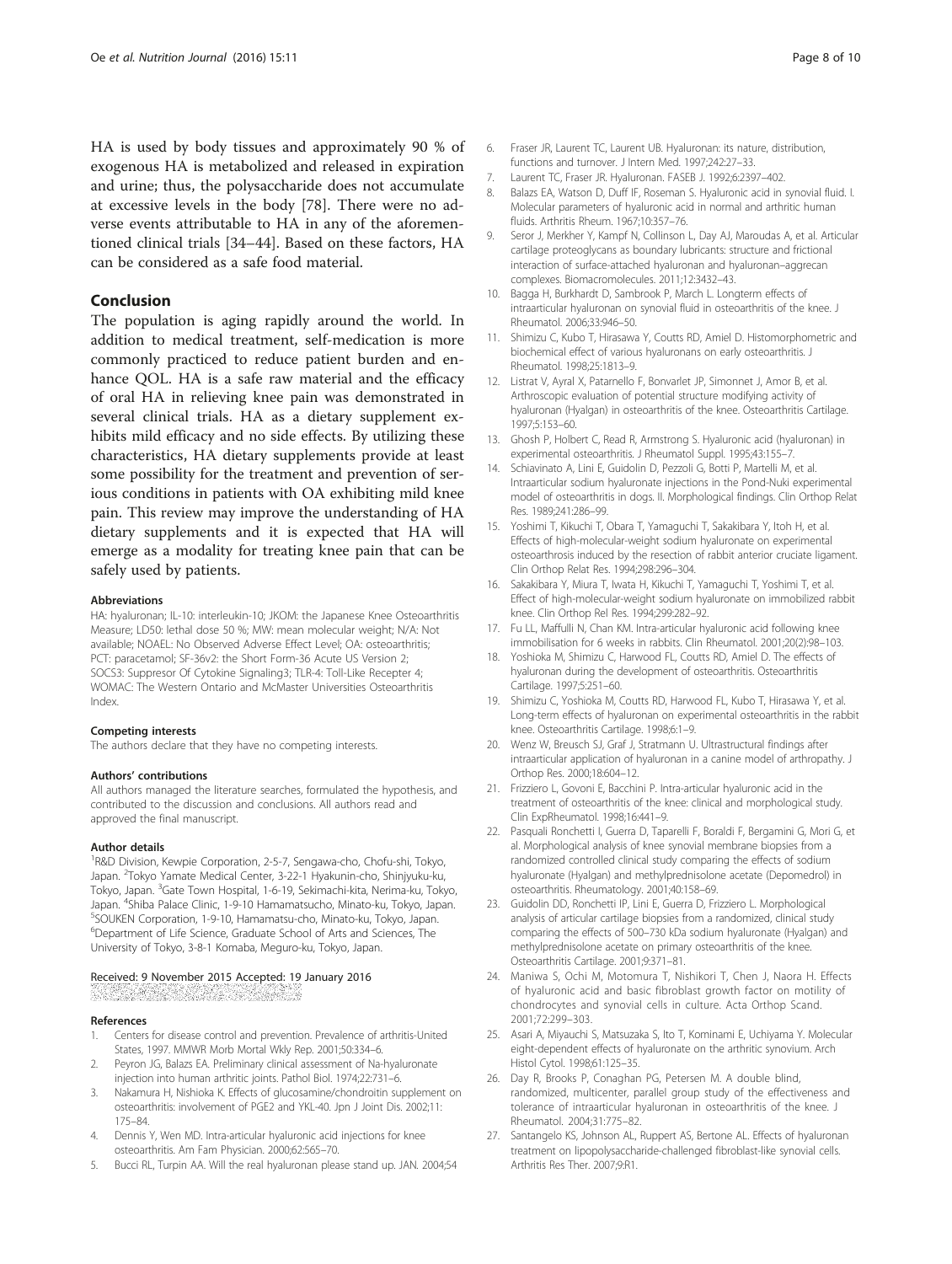- <span id="page-8-0"></span>28. Ikeda K. Changes in synovial fluid markers and clinical effects after intraarticular injection of sodium hyaluronate : with particular reference to the anti-inflammatory effect in terms of prostaglandin  $E<sub>2</sub>$  concentration. Tokyo Women's Medical University. 1998;68:22–36 (in Japanese).
- 29. Hisada N, Satsu H, Mori A, Totsuka M, Kamei J, Nozawa T, et al. Low-Molecular-Weight Hyaluronan Permeates through Human Intestinal Caco-2 Cell Monolayers via the Paracellular Pathway. Biosci Biotechnol Biochem. 2008;72:1111–4.
- 30. Kurihara H, Kawada C, Yoshida H, Kimura M, Kanemitsu T, Masuda Y, et al. Absorption and effect on the skin of oral hyaluronan, 14<sup>th</sup> Scientific meeting of Japanese society of anti-aging medicine. 2014 (in Japanese).
- 31. Ishibashi G, Yamagata T, Rikitake S, Takiguchi Y, Digestion and fermentation of hyaluronic acid. Journal for the integrated study of dietary habits. 2002; 13(2):107–11 (in Japanese).
- 32. Balogh L, Polyak A, Mathe D, Kiraly R, Thuroczy J, Terez M, et al. Absorption, uptake and tissue affinity of high-molecular-weight hyaluronan after oral administration in rats and dogs,". J Agric Food Chem. 2008;56:10582–93.
- 33. Asari A, Kanemitsu T, Kurihara H. Oral administration of high molecular weight hyaluronan (900 kDa) controls immune system via Toll-like receptor 4 in the intestinal epithelium. J Biol Chem. 2010;285:24751–8.
- 34. Hatayama T, Nagano M, Yamaguchi N, Kumagai S, Ohnuki K. The effect of a supplement on knee pain and discomfort evaluated by visual analogue scale(VAS): a randomized, double-blind, placebo-controlled study. Kenkoshien. 2008;10:13–7 (in Japanese).
- 35. Kalman DS, Heimer M, Valdeon A, Schwartz H, Sheldon E. Effect of a natural extract of chicken combs with a high content of hyaluronic acid (Hyal-Joint®) on pain relief and quality of life in subjects with knee osteoarthritis: a pilot randomized double-blind placebo-controlled trial. Nutr. J.. 2008;7
- 36. Iwaso H, Sato T. Examination of the efficacy and safety of oral administration of Hyabest® (J)-highly-pure hyaluronic acid for knee joint pain. J Jpn Soc Clin Sports Med. 2009;58:566–72 (in Japanese).
- 37. Sato T, Iwaso H. An Effectiveness study of hyaluronic acid Hyabest® (J) in the treatment of osteoarthritis of the knee on the patients in the United State. J New Rem & Clin. 2009;58:551–8.
- 38. Möller I, Martinez-Puig D, Chetrit C. Oral administration of a natural extract rich in hyaluronic acid for the treatment of knee OA with synovitis: a retrospective cohort study. Clin Nutr Suppl. 2009;4:171–2.
- 39. Nagaoka I, Nabeshima K, Murakami S, Yamamoto T, Watanabe K, Tomonaga A, et al. Evaluation of the effects of a supplementary diet containing chicken comb extract on symptoms and cartilage metabolism in patients with knee osteoarthritis. Exp Ther Med. 2010;1:817–27.
- 40. Yoshimura M, Aoba Y, Watari T, Momomura R, Watanabe K, Tomonaga A, et al. Evaluation of the effect of a chicken comb extract-containing supplement on cartilage and bone metabolism in athletes. Exp Ther Med. 2012;4:577–80.
- 41. Tashiro T, Seino S, Sato T, Matsuoka R, Masuda Y, Fukui N. Oral administration of polymer hyaluronic acid alleviates symptoms of knee osteoarthritis: a double-blind, placebo-controlled study over a 12-month period. Sci. World J.. 2012;doi:[10.1100/2012/167928.](http://dx.doi.org/10.1100/2012/167928)
- 42. Martinez-Puig D, Möller I, Fernández C, Chetrit C. Efficacy of oral administration of yoghurt supplemented with a preparation containing hyaluronic acid (Mobilee™) in adults with mild joint discomfort: a randomized, double-blind, placebo controlled intervention study. Mediterr J Nutr Metab. 2013;6:63–8.
- 43. Moriña D, Solà R, Valls RM, López de Frutos V, Montero M, Giralt M, et al. Efficacy of a Low-fat Yogurt Supplemented with a Rooster Comb Extract on Joint Function in Mild Knee Pain Patients: A Subject-level Meta-analysis. Ann Nutr Metab. 2013;63:1386.
- 44. Sánchez J, Bonet ML, Keijer J, van Schothorst EM, Mölller I, Chetrit C, et al. Blood cells transcriptomics as source of potential biomarkers of articular health improvement: effects of oral intake of a rooster combs extract rich in hyaluronic acid. Genes Nutr. 2014;9:417.
- 45. Nelson FR, Zvirbulis RA, Zonca B, Li KW, Turner SM, Pasierb M, et al. The effects of an oral preparation containing hyaluronic acid (Oralvisc®) on obese knee osteoarthritis patients determined by pain, function, bradykinin, leptin, inflammatory cytokines, and heavy water analyses. Rheumatol Int. 2015;35:43–52.
- 46. Jensen GS, Attridge VL, Lenninger MR, Benson KF. Oral intake of a liquid high-molecular-weight hyaluronan associated with relief of chronic pain and reduced use of pain medication: results of a randomized, placebocontrolled double-blind pilot study. J Med Food. 2015;18:95–101.
- 47. Raheem KA, Marei WF, Mifsud K, Khalid M, Wathes DC, Fouladi-Nashta AA. Regulation of the hyaluronan system in ovine endometrium by ovarian steroids. Reproduction. 2013;145:491–504.
- 48. Nagano K, Goto S, Abe Y, Yamaguchi T. Acute toxicity test of sodium hyaluronate. Jpn Pharmacol Ther. 1984;12:37–45 (in Japanese).
- 49. Wakizawa Y, Eiro H, Matsumoto H, Yamagi M, Yoshihara K, Kuramoto M, et al. Acute toxicity study of sodium yaluronate(SL-1010) in mice. Jpn Pharmacol Ther. 1991;19:7–12 (in Japanese).
- 50. Morita H, Kawakami Y, Shimomura K, Sunaga M. Acute toxicity study of sodium yaluronate(SL-1010) in rats and dogs. Jpn Pharmacol Ther. 1991;19: 13–8 (in Japanese).
- 51. Morita H, Kawakami Y, Suzuki S, Hirata M, Koizumi H. Thirteen-week subcutoneous toxicity study on sodium hyaluronate(SL-1010) with 4-week recovery test in rats. Jpn Pharmacol Ther. 1991;19:19–52 (in Japanese).
- 52. Morita H, Shimomura K, Suzuki S, Hirata M, Koizumi H. Thirteen-week subcutoneous toxicity study on sodium hyaluronate(SL-1010) with 4-week recovery test in dogs. Jpn Pharmacol Ther. 1991;19:53–80 (in Japanese).
- 53. Yang G, Zhang T, Guo X, Qu B, Song Y. Toxicological test on calcium hyaluronate. Food and Drug. 2009;11:46–8 (in Chinese).
- 54. Tan H, Zhao P, Ma Y, Li F, Fu W, He L, et al. Study on toxicology of sodium hyaluronate. Applied Prev Med. 2008;14:296–9 (in Chinese).
- 55. Guo F, Gao P, Geng G, Wang H, Liu H, Zhi Y, et al. Study on toxicology of sodium hyaluronate. Chinese J Biochem Pharm. 2010;31:316–9 (in Chinese).
- 56. Oe M, Yoshida T, Kanemitsu T, Matsuoka R, Masuda Y. Repeated 28-day oral toxicological study of hyaluronic acid in rats. Pharmacometrics. 2011;81:11– 21 (in Japanese).
- 57. Takahashi J, Seto A, Ishizuka T, Kimura K, Koyama M, Kashiwabara J, et al. Repeated 90-day oral toxicological study of hyaluronic acid in rats. Jpn J Med Pharm Sci. 1985;13:1458–79 (in Japanese).
- 58. Hasegawa T, Miyoshi K, Nomura A, Nakazawa M. Subacute toxicity test on sodium hyaluronate(SPH) in rats by intraperitoneal Administration for 3 months and recovery test. Pharmacometrics. 1984;28:1021–40 (in Japanese).
- 59. Kato T, Nakajima S, Kurihara H, Asari A, Sekiguchi T, Sunose A. Preliminary study for the toxicity study on sodium hyaluronate(Na-HA) in rats by repeated oral administration for 13 weeks. The Clinical Report. 1993;27: 5809–30.
- 60. Ishihara M, Inoue T, Ishiyama Y, Sakata T, Ichikawa A, Funahashi N, et al. Toxicity study on sodium hyaluronate(Na-HA) in Rats by repeated oral administration for 90 days followed by 28-day recovery study. Pharmacometrics. 1996;51:97–113.
- 61. Miyoshi K, Hasegawa T, Nakazawa M. Chronic toxicity test on sodium hyaluronate(SPH) in beagle dogs by intra-articular administration for 6 months and recovery test (1) General findings. Pharmacometrics. 1985;29: 49–81 (in Japanese).
- 62. Ono C, Iwama A, Nakajima Y, Kitsuya A, Nakamura T. Reproductive and developmental toxicity study on sodium hyaluronate(SH)-(1)Study on subcutaneous administration to rats during the period of organogenesis-. Jpn Pharmacol Ther. 1992;20:11–26 (in Japanese).
- 63. Ono C, Fujiwara Y, Koura S, Tsuchida H, Nakamura T. Reproductive and developmental toxicity study on sodium hyaluronate(SH)-(2)Study on subcutaneous administration to rats prior to and in the early stages of pregnancy-. Jpn Pharmacol Ther. 1992;20:27–35 (in Japanese).
- 64. Ono C, Ishitobi H, Kuzuoka K, Konagai S, Nakamura T. Reproductive and developmental toxicity study on sodium hyaluronate(SH)-(3)Study on subcutaneous administration to rats during the perinatal and lactation period-. Jpn Pharmacol Ther. 1992;20:37–50 (in Japanese).
- 65. Guo F, Geng G, Wang H, Liu H, Zhi Y. Teratogenicity test of sodium hyaluronate. Food Drug. 2010;12:321–3 (in Chinese).
- 66. Tanaka C, Sasa H, Hirama S, Inaba T, Tokunaga S, Eiro H, et al. Reproductive and divelopmental toxicity studies of sodium hyaluronate(SL-1010)(I)- Fertility study in rats-. Jpn Pharmacol Ther. 1991;19:81–92 (in Japanese).
- 67. Tanaka C, Sasa H, Hirama S, Inaba T, Tokunaga S, Eiro H, et al. Reproductive and divelopmental toxicity studies of sodium hyaluronate(SL-1010)(II)- Teratogenicity study in rats-. Jpn Pharmacol Ther. 1991;19:93–110 (in Japanese).
- 68. Wada K, Hashimato Y, Mizutani M, Chiaki T. Reproductive and divelopmental toxicity studies of sodium hyaluronate(SL-1010)(III)-Teratogenicity study in rabbits-. Jpn Pharmacol Ther. 1991;19:111–9 (in Japanese).
- 69. Tateda C, Nagaoka S, Nagai T, Nakamura T. Reproductive and developmental toxicity study on sodium hyaluronate(SH)-(4)Study on